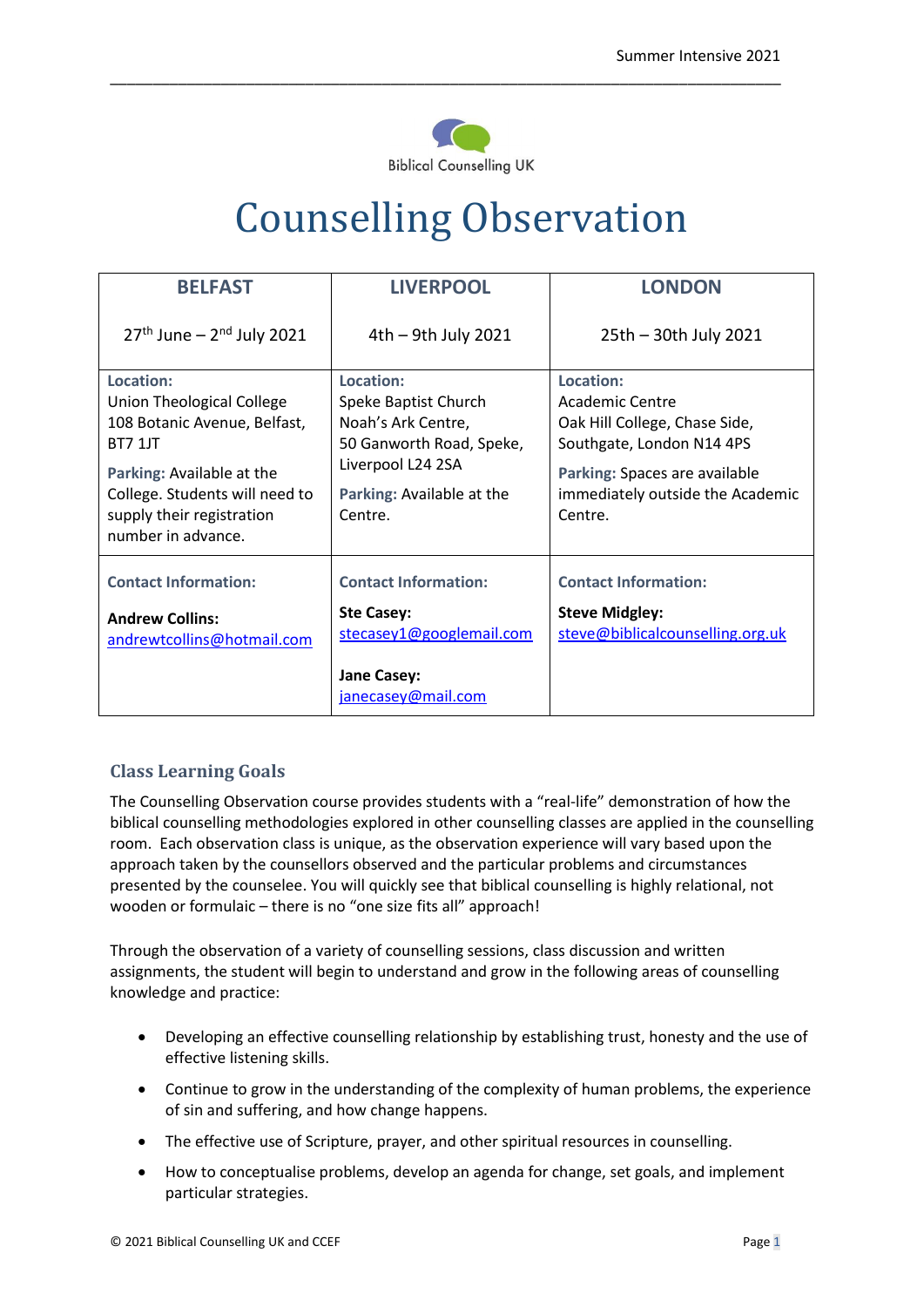#### **Class Structure**

The class will review and discuss a series of videotaped counselling sessions – this will use the majority of our sessions. We may also view one or two other counsellors and counselees to provide contrasting models for discussion.

\_\_\_\_\_\_\_\_\_\_\_\_\_\_\_\_\_\_\_\_\_\_\_\_\_\_\_\_\_\_\_\_\_\_\_\_\_\_\_\_\_\_\_\_\_\_\_\_\_\_\_\_\_\_\_\_\_\_\_\_\_\_\_\_\_\_\_\_\_\_\_\_\_\_\_\_\_\_\_

### **The Counselees and Confidentiality**

All the counselees know their counselling sessions are being observed, and that students will be discussing their counselling afterwards, but we must be very careful with what we hear. You may think that the counselees you observe must be far removed from anyone you know, but you would be amazed how often a counselee knows "a friend of a friend". The counselees you will observe have been gracious enough to invite you into their world, so please protect their privacy. You will be required to sign a confidentiality agreement, with the understanding that the details of the sessions you observe may not be discussed outside the classroom.

If you take notes during the session ("process notes") you must not use any identifying information date, time, names (first initial is fine), ages, church location, workplace etc. The same is true if you take notes during the discussion time. No personal information that would identify the counselee(s) may leave the classroom. We will discuss more about note-taking during our initial time together.

#### **Grading and Assessment**

This is a Pass/Fail course. Requirements to receive a passing grade include:

- 1. Mandatory attendance: any missed sessions must be made up before the next session.
- 2. Active participation in class discussions and support of the counselling process you observe
- 3. Completion of assigned readings
- 4. Satisfactory completion of all assignments
- 5. Thoughtful interaction on your final paper.

Complete details for each of these requirements are provided in the following sections.

#### 1. Attendance:

You must sign the register for each session or it will count as a missed session.

- a. You must attend every session.
- b. If exceptional circumstances force you to miss a class, **you are required to make arrangements to watch any video before the next session.** You can make arrangements by liaising with your course tutor (contact details above).
- c. It is not possible to miss more than one session. Missing more than one session will lead to an automatic Fail grade.
- 2. Expectations for class participation and discussion:
	- a. Please be praying for the counsellees and counsellors, both during the counselling observation time and throughout the week. Your prayers will undergird the counselling process as the Holy Spirit works in your own life to help you learn from the counselling observation.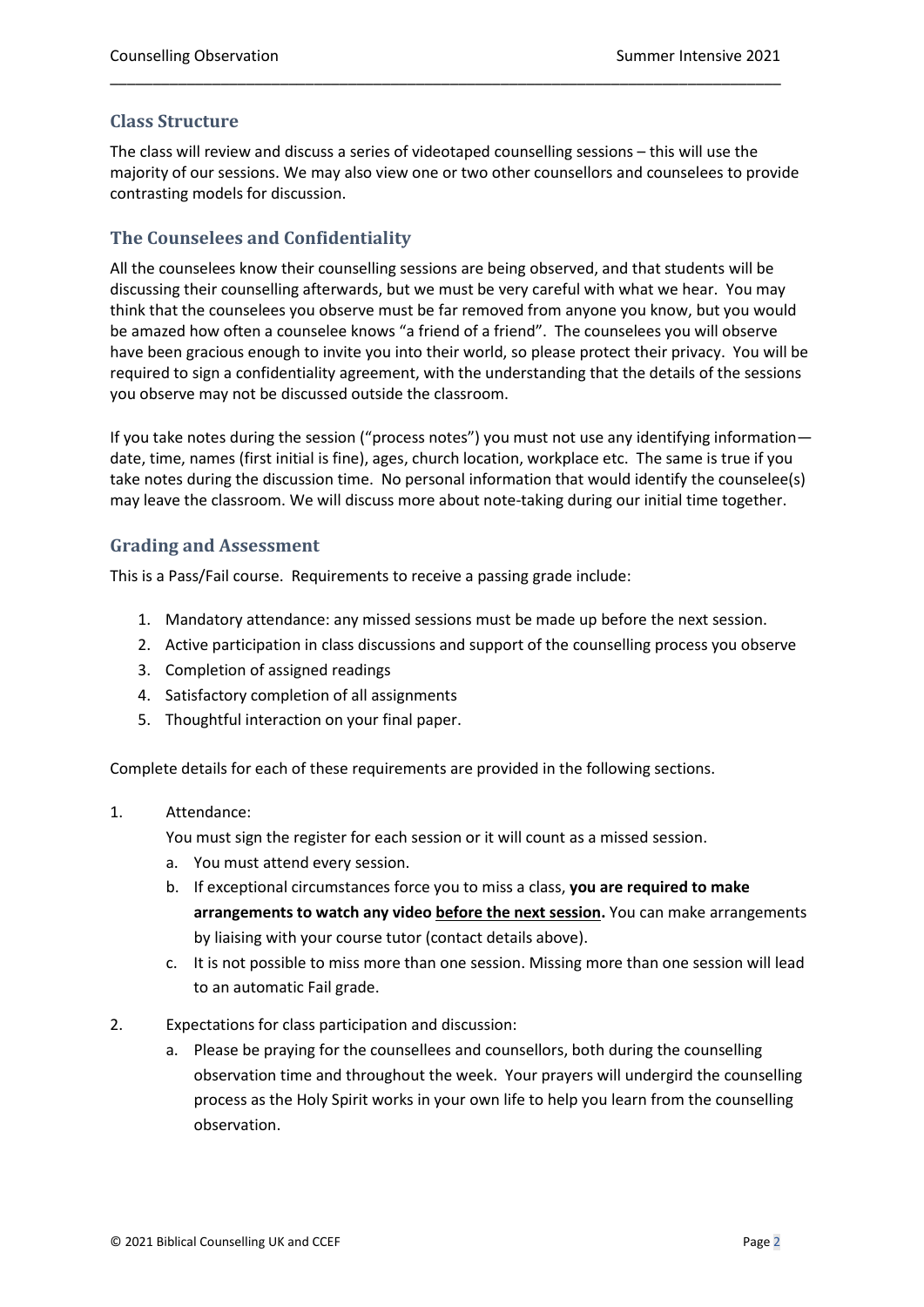b. To participate actively in class discussions, you need to be proactive while observing the counselling. What would you be saying? What direction would you go? Why do you think the counsellor made the choices they did? What else do you want to know about the counselee? What homework would you have given? Etc. Remember that the class will learn from you as well through the discussion.

\_\_\_\_\_\_\_\_\_\_\_\_\_\_\_\_\_\_\_\_\_\_\_\_\_\_\_\_\_\_\_\_\_\_\_\_\_\_\_\_\_\_\_\_\_\_\_\_\_\_\_\_\_\_\_\_\_\_\_\_\_\_\_\_\_\_\_\_\_\_\_\_\_\_\_\_\_\_\_

#### 3. Readings

**The following readings must be completed by the last session**. You must state in Canvas that you have completed all the readings.

- a. Whitman, Lauren. "What does a good first session look like?" The Journal of Biblical Counseling, Spring 2014), Vol 28:1\* †
- b. Smith, Winston T. "Dawning Insights and Changing Agendas" The Journal of Biblical Counselling, Fall 2002, Vol. 21.1 \* †
- c. Nesbit Sbanotto, Elisabeth; Davediuk Gingrich, Heather; Gingrich, Fred. *"Skills for Effective Counseling: A Faith-Based Integration"* Chapters 3, 4 and 8 (pp 61–98; 157–174) InterVarsity Press (2016) ISBN 978-0-8308-2860-9. \* †
- d. British Association for Counselling & Psychotherapy. *"[Confidentiality and Record Keeping](http://bacp.co.uk/media/2138/bacp-confidentiality-record-keeping-clinical-reflections-for-practice-gpia065.pdf)  [within the Counselling Professions](http://bacp.co.uk/media/2138/bacp-confidentiality-record-keeping-clinical-reflections-for-practice-gpia065.pdf)"* 2016.\*

\* These readings will be available for download from Canvas.

† Please note that the readings are reproduced under permissions from CCEF or the Copyright Clearance Centre. You may not distribute or reproduce them in any form.

#### 4. Progress Notes and Response Papers:

- a. To develop your skills at counselling documentation you will write a "progress note" in class for selected sessions, which will be written and submitted during class. You will be given time to write the note in class.
- b. Additional short (1/2 to 1 page, single-spaced) response papers may be required throughout the course with the intent of sharpening you personally, conceptually, methodologically. These will be due at the beginning of the next observation session and should be uploaded to Canvas.
- c. We will not be giving individual feedback for these assignments, but marking them for completion. We will provide general feedback to the class for your progress notes. If you have any questions or want to discuss these assignments, please ask.

#### 5. Final Response Paper

The final response paper is due two weeks after the end of Intensive and must be uploaded to Canvas by 23.55pm on the due date:

| Belfast due date:     | Sunday 18 <sup>th</sup> July 2021   |
|-----------------------|-------------------------------------|
| Liverpool due date:   | Sunday 25 <sup>th</sup> July 2021   |
| London due date:<br>. | Sunday 15 <sup>th</sup> August 2021 |